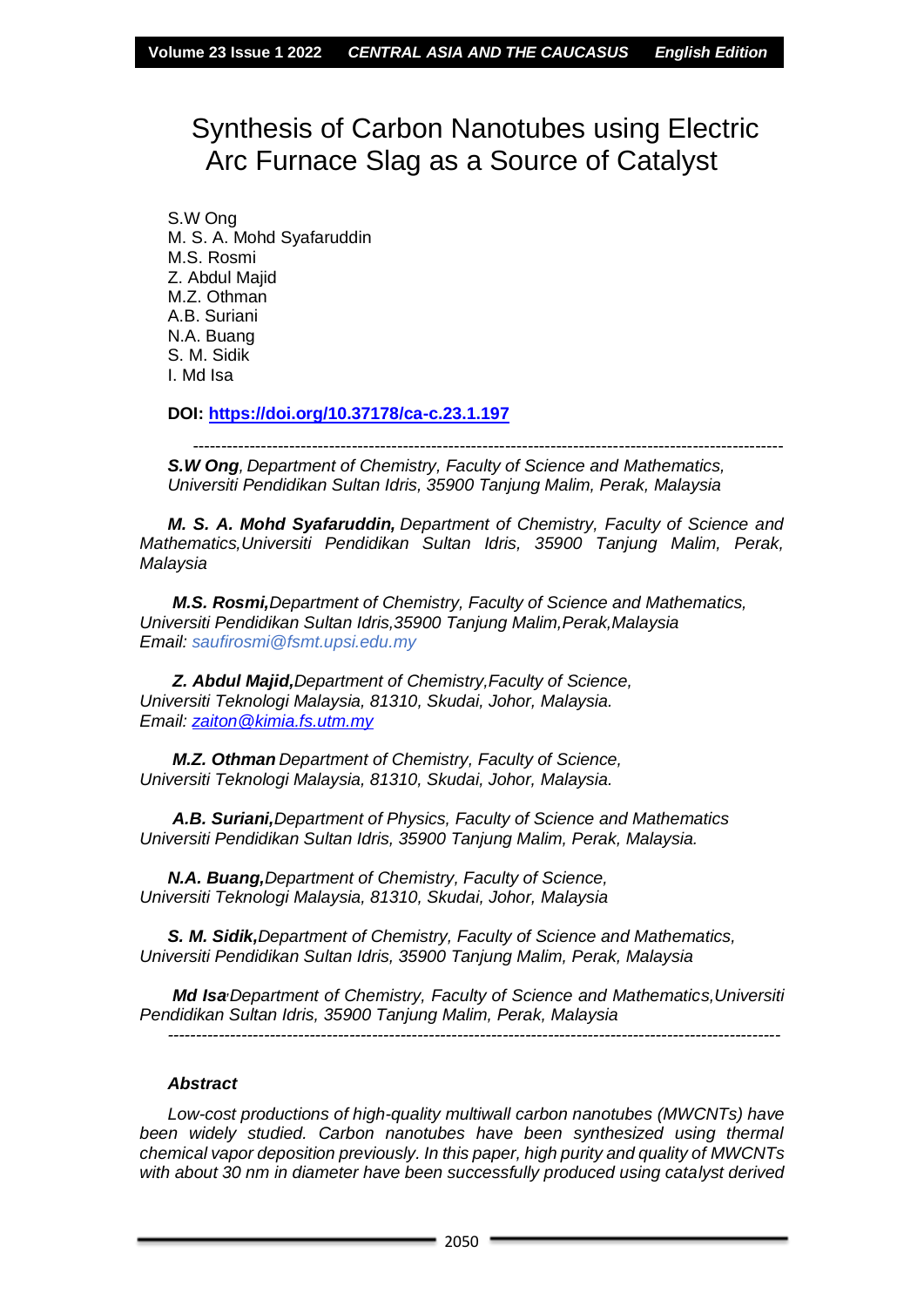*from electric arc furnace slag (EAFS) and acetylene gas (C2H2) as a carbon source via chemical vapor deposition. The hematite catalyst was extracted from EAFS using simple reflux and re-precipitation process. Catalyst and CNTs was characterized using field emission scanning electron microscopy (FESEM), high-resolution transmission electron microscopy (HRTEM), thermogravimetric analysis (TGA) and Raman spectroscopy. The carbon nanotubes were highly graphitized (* $I<sub>D</sub>/I<sub>G</sub>$  *ratio = 0.36) and have higher purity up to 93 %. Because the catalyst is the unsupported catalyst, they can be removed from carbon nanotubes by simple reflux with a low concentration of hydrochloric acids for only 30 minutes. In a nutshell, the utilization of EAFS not only solve the environmental problem causes by the dumping of EAFS in the landfill, it also produces a value-added product such as MWCNTs.*

*Keywords: carbon nanotubes, hematite, electric arc furnace slag, chemical vapor deposition.*

#### *Introduction*

Carbon nanotubes (CNTs) are one of the key materials in nanotechnology and are currently among the most intensively investigated materials since it was first discovered by [1]. CNTs has been used in plethora of application including catalysis, optoelectronic device[2] biotechnology[3], coating [4] and many more[5]. A key parameter in governing the growth of CNTs is the catalyst  $[6, 7]$ . Commonly, the catalyst used in the production of CNTs will be supported on various supporting material such as silica, calcium carbonate, zeolites and alumina [1, 6-10]. Eventhough it produces better distribution of CNTs diameter compared to the unsupported catalyst, the inherent disadvantage of supported catalysts is its incorporation into the CNTs formed, which necessitates aggressive purification. The use of unsupported catalyst, on the other hand will minimize the CNTs to aggressive purification treatments that might damage the nanotubes. High purity of CNTs have been reported with the use of unsupported catalyst including hematite [2]. This paper reports on the extraction of nanoparticle hematite catalyst from electric arc furnace slag (EAFS) and the growth of high quality multiwall carbon nanotubes (MWCNTs) via decomposition of acetylene. Hematite was chosen as a catalyst as it is easily available with low cost. Hematite also well known to have good catalytic properties. The use of EAFS as a starting material in catalyst production for synthesis of MWCNTs has never been reported. Elemental composition of slag includes Fe, Ca, Si, Mn, Al and Mg while the minerals are present as gehlenite, larnite and bredigite, magnetite and magnesioferrite and manganese oxide together with anhydrous calcium silicates and silicoaluminates [11, 12]. These elements and minerals normally release to the environment by aging process and leaching which contributes to water and soil pollution<sup>[6]</sup>. However, the presence of these elements and minerals also makes EAFS as potential catalyst candidate for MWCNTs growth. The extracted nanoparticle hematite catalyst was successfully used as an unsupported catalyst in the growth of MWCNTs using an in-built house CVD reactor. The use of unsupported catalyst has further minimized the purification time as well as defect in the MWCNTs. High density and quality (>90%) of MWCNTs has successfully produced using hematite catalyst extracted from EAFS.

#### *Methodology/ Methods*

## *2.1 Catalyst preparation*

The EAFS used in the work was collected from Antara Steel Mills Sdn Bhd, Malaysia. The unsupported nanoparticle hematite catalyst used for the growth of carbon nanotubes was extracted from EAFS by refluxing the grounded slag in 6 M ammonium chloride solution for 4 hours. The resulting mixture was filtered followed by the addition of 0.1 M potassium hydroxide solution and stirred slowly to induce the precipitation of the nanoparticle hematite. After decant the filtrate solution, the solid nanoparticle hematite was collected and annealed at 900 °C, grounded, and sieved.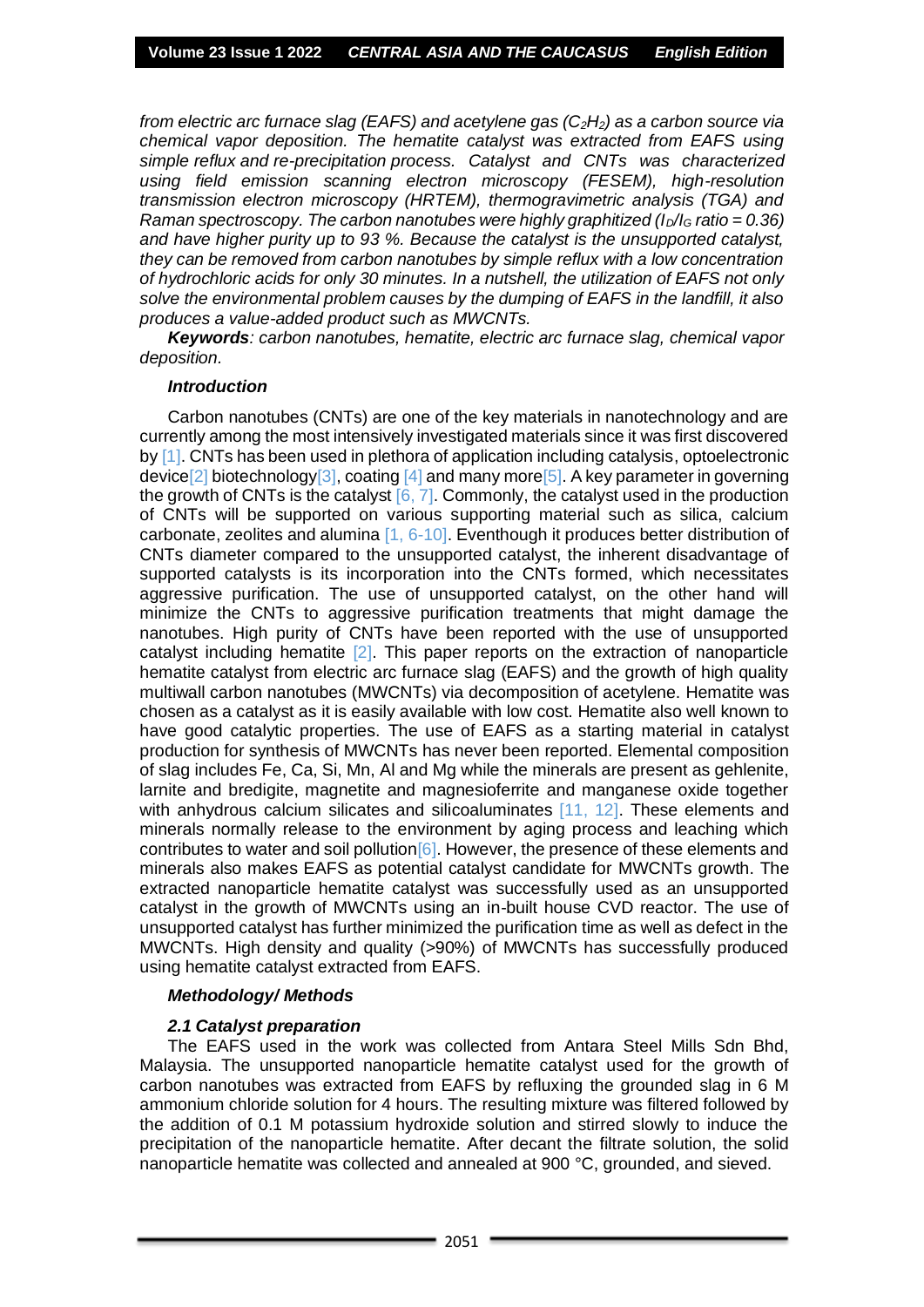## **2.2** *Carbon nanotubes growth and purification*

In an in-house-built TCVD reactor, MWCNTs were synthesized using acetylene as a carbon precursor [6, 13]. First, around 0.5 g of the unsupported hematite catalyst was spread evenly on a 150 mm length quartz boat. By supplying nitrogen gas at 0.1 L/min. the horizontal tube furnace was heated in an inert environment. Acetylene gas was added into the system for 30 minutes once the reactor temperature reached 700 °C. The MWCNTs were synthesized and allowed to cool in an inert environment for 2 hours before being removed for characterisation and purification. The as-synthesized MWCNTs was purify by refluxing it in 5 M hydrochloric acid for 30 minutes 6, 14].

## *2.3.Catalyst and carbon nanotubes characterization*

Field Emission Scanning Electron Microscopy (FESEM-Hitachi SU8020), High Resolution Transmission Electron Microscopy (HRTEM-JEOL JEM 2100), micro-Raman spectroscopy (Renishaw InVia microRaman System), and thermogravimetric analysis (Perkin-Elmer Pyris 1) were used to examine the properties of catalyst and MWCNTs in terms of the physical structure, crystallinity and thermogravimetric analysis.

## *Results and Discussion*

# *3.1 Catalyst preparation*

Figure 1 shows the XRD and FESEM image of the nanoparticle hematite catalyst extracted from EAFS. Figure 1a depicted all the diffraction lines were fitted to rhombohedral crystalline phases of iron oxide. The XRD pattern has good agreement with the reference pattern (ASTM Card No. 33-0664) of hematite ( $\alpha$ -Fe<sub>2</sub>O<sub>3</sub>). The estimation average crystallite sizes of  $\alpha$ -Fe<sub>2</sub>O<sub>3</sub> through three most intense indexed peaks of (104), (110) and (116) and the d values were 57.5, 60.0, and 53.5 nm respectively, with the average size of 57.0 nm. Fig. 1b shows the FESEM micrograph for α-Fe<sub>2</sub>O<sub>3</sub> nanoparticles annealed at 900 °C. The α-Fe<sub>2</sub>O<sub>3</sub> nanoparticles have flowerlike densely porous nanoarchitectures composed of ultra-thin nanoflakes[15]. The diameter of this nanostructure was between  $50 - 60$  nm thus confirming that the nanosized of  $α$ -Fe<sub>2</sub>O<sub>3</sub> was extracted from the EAFS. This is in agreement with the results obtained from the Debye-Scherrer equation from XRD analysis. Thus, the method employed has successfully synthesized  $\alpha$ -Fe<sub>2</sub>O<sub>3</sub> nanoparticles with a narrow size distribution.

Refer to Figure 1

## *3.2 Carbon nanotubes growth*

High density MWCNTs was successfully synthesized using the nanoparticle hematite catalyst. The diameters of MWCNTs obtained are in a range of 10.6 nm- 42.1 nm. FESEM image shown in Figure 2a reveals the MWCNTs are formed in bundles scheme instead of isolated. The presence of these bundles structure was attributed to the formation of weak interaction force (van der Waals forces) between nanotubes[16]. TEM image in Figures 2b and 2c exhibits the thread-like structure of MWCNTs that were successfully synthesized and purified using hydrochloric acids. The wellgraphitized of MWCNTs were clearly seen; MWCNTs is very well-graphitized with an internal diameter in the range of  $\sim$  5-30 nm. Hence, TEM image had demonstrated the existence of uniform and narrow diameter of MWCNTs.

Refer to Figure 2

The TGA and Raman spectra of MWCNTs are shown in Figure 3. The thermal stability of MWCNTs was assessed using TGA to identify the percentage of deposited carbon in the product. In general, the oxidation of MWCNTs synthesised by TCVD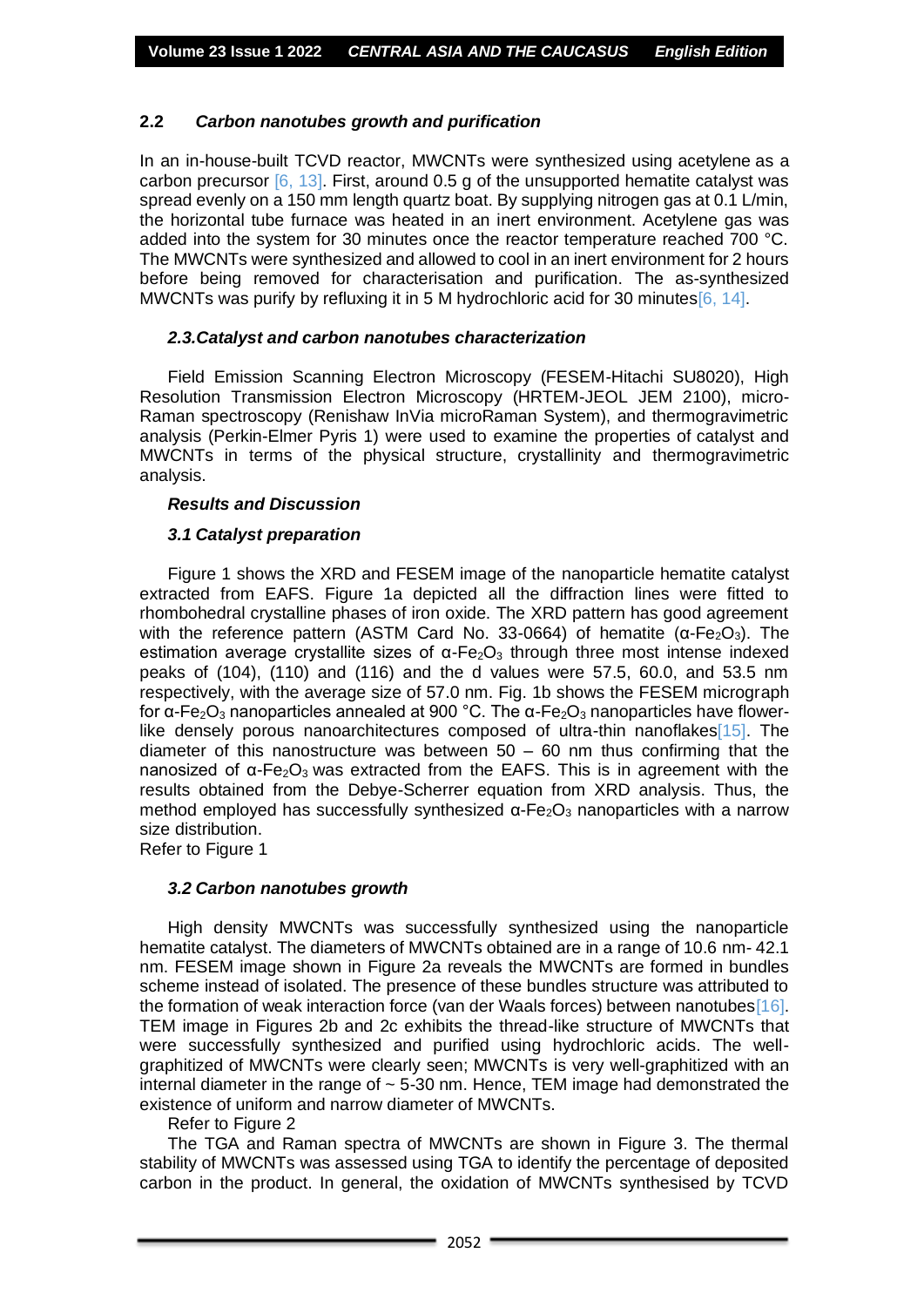technique results in two significant weight losses: amorphous carbon (300-400  $^{\circ}$ C), carbon nanotubes (400-700 °C) [17]. Figure 3a shows that 93% of weight loss occurred between 400 and 700  $\degree$ C, indicating that carbon was predominantly deposited in the form of MWCNTs. In addition, during the synthesis process, only a limited amount of amorphous and graphitic carbon is formed [18]. The ID/IG ratio was 0.36, according to Raman spectroscopy. The D band  $(1380 \text{ cm}^{-1})$  is associated with carbon disorder or defect, while the G band (1580  $cm^{-1}$ ) is associated with MWCNTs graphitization. As a result, the low I D/I G ratio, which corresponds to a weak D band and a strong G band, suggests that the product contains a few defects which proposed the synthesis of high quality MWCNTs.

Refer to Figure 3

#### *Conclusion*

In summary, we have synthesised good crystallinity  $(I_D/I_G$  ratio of 0.36) and highpurity (93 %) MWCNTs with a minimal defect or carbonaceous particle on their surface layers using hematite unsupported catalyst derived from EAFS. The production of MWCNTs from EAFS was simple, low cost and easy implement for industrial production. Furthermore, EAFS as industrial residue was an alternative budget-free catalyst source to the conventional available catalyst. This project provide solution to tackle issues of EAFS as an environmental pollution and enlighten new application of EAFS in the nanotechnology field. Hence, with low production cost, high high-quality MWCNTs can be produced with catalyst extracted from EAFS.

#### *Acknowledgements*

This research was supported by Kurita Asia Research Grant (180P23) provided by Kurita Water and Environment Foundation. The authors also would like to thank Universiti Pendidikan Sultan Idris and Universiti Teknologi Malaysia for the assistant given. The author declares there is no conflict of interest associate in this work

## *REFERENCE*

- 1. Wu, Y., et al., *Cr‐Doped FeNi–P Nanoparticles Encapsulated into N‐Doped Carbon Nanotube as a Robust Bifunctional Catalyst for Efficient Overall Water Splitting.* Advanced Materials, 2019. **31**(15): p. 1900178.DOI[: https://doi.org/10.1002/adma.201900178.](https://doi.org/10.1002/adma.201900178)
- 2. Liu, Z., et al., *Photoresponsive Transistors Based on Lead‐Free Perovskite and Carbon Nanotubes.* Advanced Functional Materials, 2020. **30**(3): p. 1906335.DOI: [https://doi.org/10.1002/adfm.201906335.](https://doi.org/10.1002/adfm.201906335)
- 3. Sireesha, M., et al., *A review on carbon nanotubes in biosensor devices and their applications in medicine.* Nanocomposites, 2018. **4**(2): p. 36-57.DOI: [https://doi.org/10.1080/20550324.2018.1478765.](https://doi.org/10.1080/20550324.2018.1478765)
- 4. Zhang, F., et al., *Superhydrophobic carbon nanotubes/epoxy nanocomposite coating by facile onestep spraying.* Surface and Coatings Technology, 2018. **341**: p. 15-23.DOI: [https://doi.org/10.1016/j.surfcoat.2018.01.045.](https://doi.org/10.1016/j.surfcoat.2018.01.045)
- 5. Venkataraman, A., et al., *Carbon nanotube assembly and integration for applications.* Nanoscale research letters, 2019. **14**(1): p. 1-47.DOI: [https://doi.org/10.1186/s11671-019-3046-3.](https://doi.org/10.1186/s11671-019-3046-3)
- 6. Alfarisa, S., R.N. Safitri, and W.S.B. Dwandaru, *Effect of catalyst concentrations on the growth of carbon nanotubes from waste engine oil.* EDUCATUM Journal of Science, Mathematics and Technology, 2016. **3**(1): p. 6-12.
- 7. Dupuis, A.-C., *The catalyst in the CCVD of carbon nanotubes—a review.* Progress in materials science, 2005. **50**(8): p. 929-961.DOI: [https://doi.org/10.1016/j.pmatsci.2005.04.003.](https://doi.org/10.1016/j.pmatsci.2005.04.003)
- 8. Benito, P., et al., *Production of carbon nanotubes from methane: use of Co-Zn-Al catalysts prepared by microwave-assisted synthesis.* Chemical Engineering Journal, 2009. **149**(1-3): p. 455-462.DOI: [https://doi.org/10.1016/j.cej.2009.02.022.](https://doi.org/10.1016/j.cej.2009.02.022)
- 9. Li, Y., et al., *Mass production of high-quality multi-walled carbon nanotube bundles on a Ni/Mo/MgO catalyst.* Carbon, 2005. **43**(2): p. 295-301.DOI: [https://doi.org/10.1016/j.carbon.2004.09.014.](https://doi.org/10.1016/j.carbon.2004.09.014)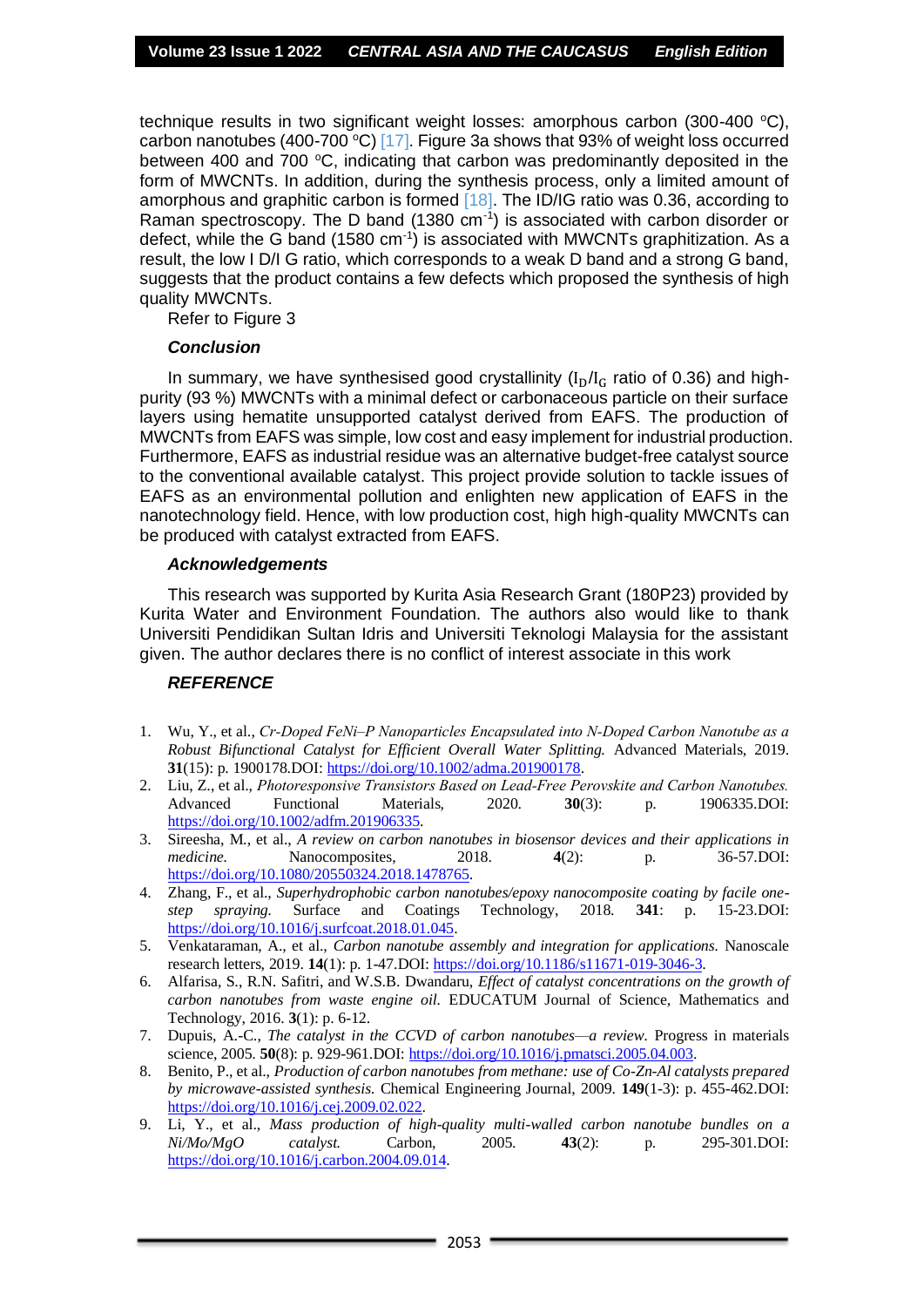- 10. Triantafyllidis, K.S., et al., *Formation of carbon nanotubes on iron/cobalt oxides supported on zeolite-Y: effect of zeolite textural properties and particle morphology.* Microporous and Mesoporous Materials, 2008. **110**(1): p. 128-140.DOI[: https://doi.org/10.1016/j.micromeso.2007.10.007.](https://doi.org/10.1016/j.micromeso.2007.10.007)
- 11. Luxán, M.P.d., et al., *Characteristics of the slags produced in the fusion of scrap steel by electric arc furnace.* Cement and concrete research, 2000. **30**(4): p. 517-519.DOI[: https://doi.org/10.1016/S0008-](https://doi.org/10.1016/S0008-8846(99)00253-7) [8846\(99\)00253-7.](https://doi.org/10.1016/S0008-8846(99)00253-7)
- 12. Rojas, M.F. and M.I.S. De Rojas, *Chemical assessment of the electric arc furnace slag as construction material: Expansive compounds.* Cement and Concrete research, 2004. **34**(10): p. 1881- 1888.DOI[: https://doi.org/10.1016/j.cemconres.2004.01.029.](https://doi.org/10.1016/j.cemconres.2004.01.029)
- 13. Yu, Z., et al., *Effect of catalyst preparation on the carbon nanotube growth rate.* Catalysis today, 2005. **100**(3-4): p. 261-267.DOI: [https://doi.org/10.1016/j.cattod.2004.09.060.](https://doi.org/10.1016/j.cattod.2004.09.060)
- 14. Hur, T.-B., T.X. Phuoc, and M.K. Chyu, *Synthesis of Mg-Al and Zn-Al-layered double hydroxide nanocrystals using laser ablation in water.* Optics and lasers in engineering, 2009. **47**(6): p. 695-700.
- 15. Zeng, S., et al., *Facile route for the fabrication of porous hematite nanoflowers: its synthesis, growth mechanism, application in the lithium ion battery, and magnetic and photocatalytic properties.* The Journal of Physical Chemistry C, 2008. **112**(13): p. 4836-4843.DOI: [https://doi.org/10.1021/jp0768773.](https://doi.org/10.1021/jp0768773)
- 16. Almagableh, A., M.A. Omari, and I. Sevostianov, *Modeling of anisotropic elastic properties of multiwalled zigzag carbon nanotubes.* International Journal of Engineering Science, 2019. **144**: p. 103127.DOI[: https://doi.org/10.1016/j.ijengsci.2019.103127.](https://doi.org/10.1016/j.ijengsci.2019.103127)
- 17. Ahmad, M. and S.R.P. Silva, *Low temperature growth of carbon nanotubes–A review.* Carbon, 2020. **158**: p. 24-44.DOI: [https://doi.org/10.1016/j.carbon.2019.11.061.](https://doi.org/10.1016/j.carbon.2019.11.061)
- 18. Mansfield, E., A. Kar, and S.A. Hooker, *Applications of TGA in quality control of SWCNTs.* Analytical and bioanalytical chemistry, 2010. **396**(3): p. 1071-1077.DOI: [https://doi.org/10.1007/s00216-009-3319-2.](https://doi.org/10.1007/s00216-009-3319-2)

#### Figure Captions

Fig. 1. (a) XRD pattern, (b) FESEM micrograph of  $\alpha$ -Fe<sub>2</sub>O<sub>3</sub> nanoparticles catalyst after annealed at 900 °C.

Fig. 2. (a) FESEM images of MWCNTs grown from EAFS, (b) and (c) TEM images of MWCNTs grown from EAFS.

Fig. 3. (a) The TGA and DTGA curves of CNT grown from EAFS, (b) Micro-Raman spectrum showing the D and G line of MWCNTs.





Figure 1